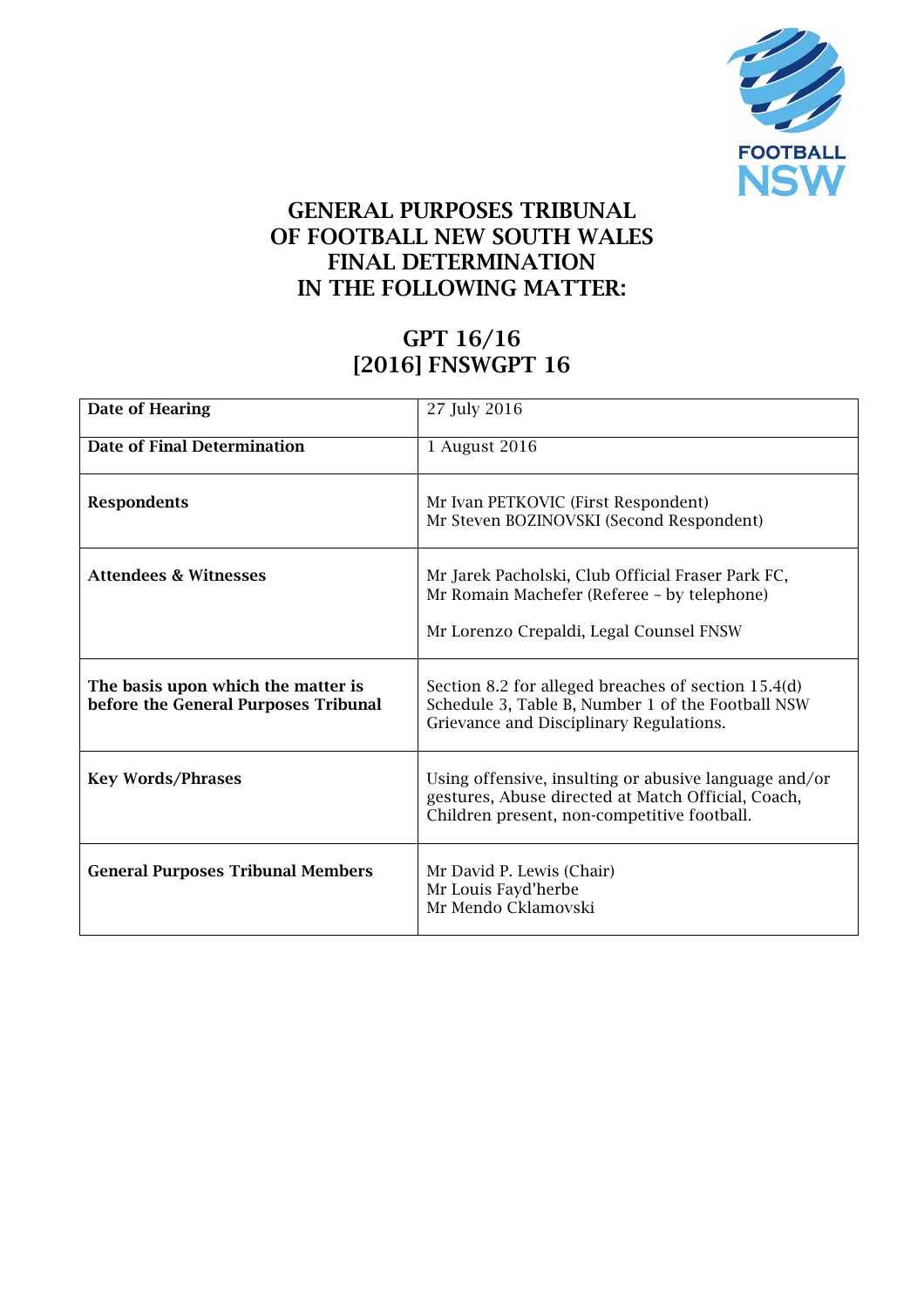#### A. INTRODUCTION

Football NSW has established the following Bodies pursuant to Section 5.1 of the Football NSW Grievance and Disciplinary Regulations ("Regulations"). This matter was determined pursuant to the 2016 Regulations:

The GPT may impose sanctions in accordance with Schedule 3 of the Regulations.

#### B. NOTICE OF CHARGE

FNSW issued a Notice of Charge to the Respondents on 14 July 2016.

The Charges related to an alleged incident after the completion of the U/12s Skill Acquisition Program (SAP) match between Fraser Park FC and Sydney Olympic FC on 16 April 2016 at Fraser Park NSW.

The Notice to the First Respondent specified the following charges:

#### Charge – First Respondent (Mr Ivan Petkovic)

At the completion of the abovementioned match the First Respondent, Mr Ivan PETKOVIC, told the Match Official (Romain Machefer) that he was "full of shit". After being asked what he said, Mr Petkovic once again told Mr Machefer that he was "full of shit".

Alleged breaches of Section 15.4(d) of the Football NSW Grievance and Disciplinary Regulations 2016, Schedule 3, Table B.

#### Charge – Second Respondent (Mr Steven Bozinovski)

At the completion of the abovementioned match the Second Respondent, Mr Steven BOZINOVSKI, said to the Match Official (Romain Machefer) "fuck you".

Alleged breaches of Section 15.4(d) of the Football NSW Grievance and Disciplinary Regulations 2016, Schedule 3, Table B.

#### Football NSW Grievance and Disciplinary Regulations 2016

15.4 Misconduct

*Misconduct shall mean any act or omission by a Member which: (d) constitutes a breach of Football NSW Rules and regulations (including these regulations) unless a document contains a provision or provisions for dealing with any breach thereof;* 

Sub-section 15.4(f) is also relevant to the alleged behaviour: *(f) results in the failure to provide a safe environment for Participants or to maintain public order at a Match;*

Alleged breaches of Section  $7(g)$  of the FFA National Member Protection Policy may also have occurred:

*(g) Verbally or physically assaulting another person, intimidating another person or creating a hostile environment within the sport;* 

Alleged breaches of Clauses 2.1, 2.2 (c), (e) and/or (f), 2.3 and/or 3.1 of the FFA Code of Conduct (effective from 1 January 2007) are also relevant to the Charge under Section 15.4(d) of the Football NSW Grievance and Disciplinary Regulations 2016.

*2.1 A Member must not bring FFA or the game of football into Disrepute.*

*Without limiting the generality of clause 2.1, a Member will be taken as having brought football into Disrepute if any of the following occurs: 2.2(d) provocation or incitement of hatred or violence; 2.2(k) any other conduct, behaviour or statement that materially injures the reputation and goodwill of FFA or football generally.*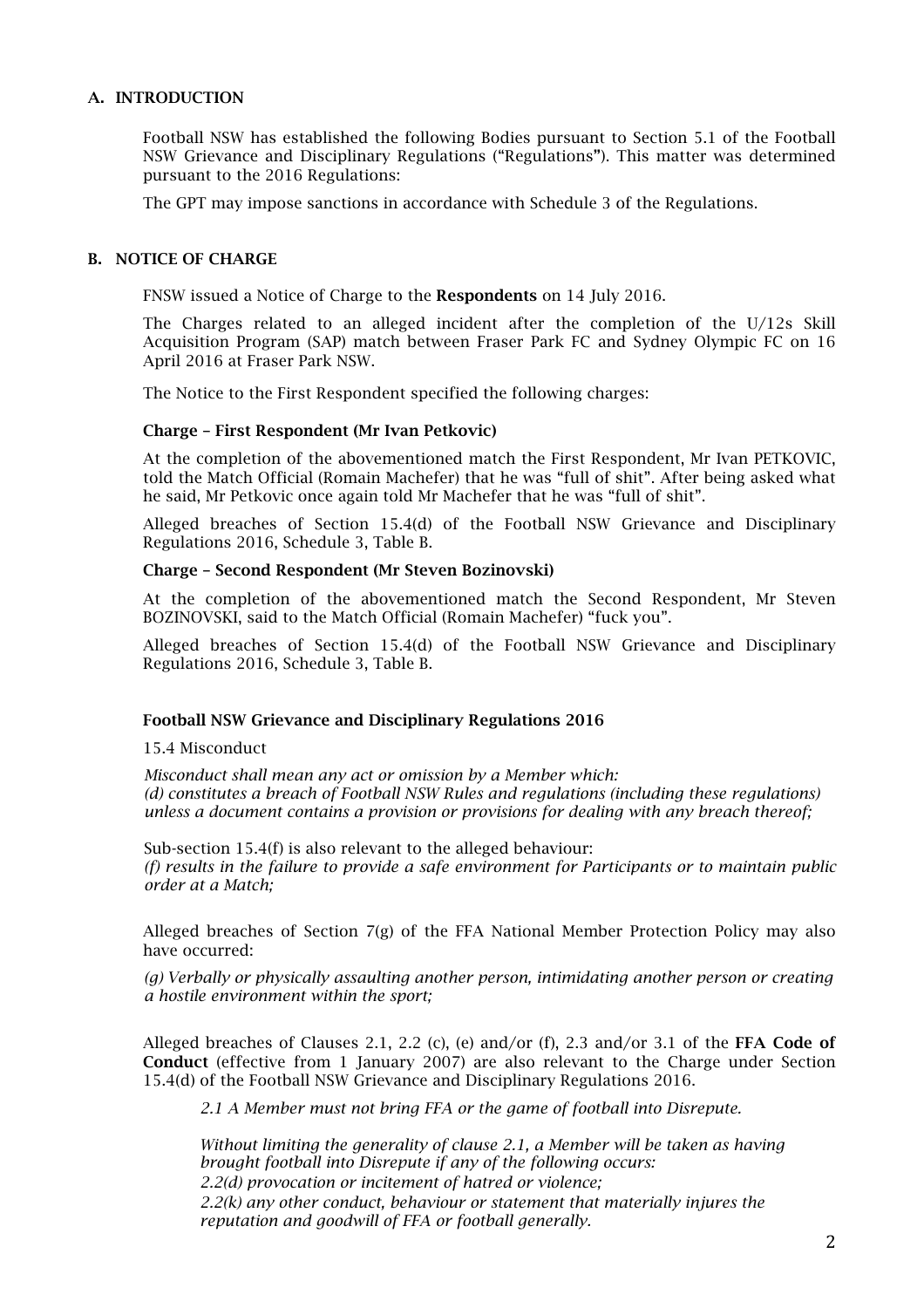#### The Respondents allegedly engaged in conduct that:

 *constituted a breach of the FNSW and FFA Rules and Regulations; was unsportsmanlike or unprofessional; was violent and intimidating; and brought or may have brought football and/or Football NSW into disrepute and/or damaged the reputation and goodwill of the game.* 

#### Relevant Conduct

The relevant conduct alleged exhibited by the First Respondent was as follows:

At the conclusion of the match the First Respondent is alleged to have abused the Match Official twice by telling him that he was "full of shit". It is alleged that the Respondent uttered these words in front of under 12 year old boys who were members of his team. The Respondent is the coach of the Sydney Olympic U12 team.

Subsequent to this incident, the parents of both teams exchanged angry words again in front of children from both teams.

The relevant conduct alleged exhibited by the Second Respondent was as follows:

At the conclusion of the match the Second Respondent is alleged to have abused the Match Official by saying to him "fuck you". It is alleged that the Second Respondent uttered these words in front of under 12 year old boys who were members of his team. The Second Respondent is an assistant coach of the Sydney Olympic U12 team.

#### C. THE HEARING

The First Respondent produced a Notice of Response dated 21 July 2016 and entered the following pleas:

"I am pleading GUILTY to the Charge but I do not accept the report(s) attached to the Notice of Charge."

Both Respondents represented themselves. They were both present at all times during the Hearing and both matters were heard together.

The Tribunal confirmed with the First Respondent that he had received and understood the Notice of Charge and had seen the relevant documents before the Tribunal. The Second Respondent stated that he had not seen any documents and had not received these from his Club or from Football NSW.

Legal Counsel from FNSW, Mr Lorenzo Crepaldi, noted that all relevant documents were sent to the Respondents' Club however that emails sent to the Second Respondent's registered email account on MyFootballClub "bounced" as that address was incorrect.

The Second Respondent was then offered a copy of all relevant documents and after reading he indicated that he would plead NOT GUILTY to the Charge.

The Tribunal cautioned those all attendance regarding conduct and evidence given at the Hearing in that they were obliged to provide accurate and honest testimony to the Tribunal and that any breach of that obligation could of itself be the subject of disciplinary action.

The Respondents were advised of relevant appeal rights under the Regulations.

The Tribunal invited submissions on its jurisdiction and competence. No submissions were made.

At the conclusion of the Chairman's remarks Mr Jarek Pacholski was asked to leave the hearing room and wait to be called to give evidence.

#### D. BACKGROUND, SUBMISSIONS & EVIDENCE

The First Respondent was asked to identify the matters or reports with which he did not agree. He was unable to make any submission on this matter and simply put his version of events.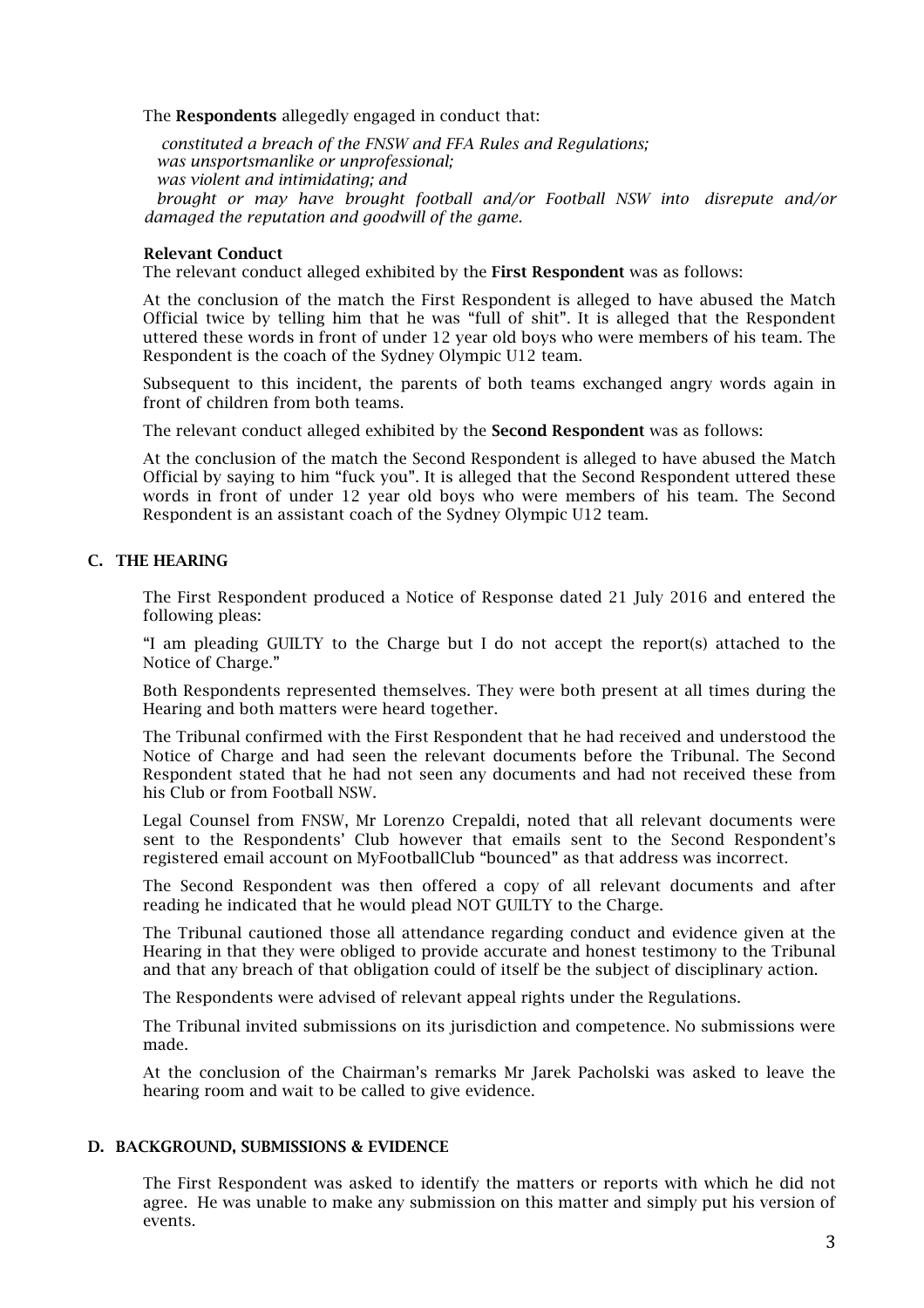The First Respondent made verbal submissions admitting guilt on the Charge and did not resile from his plea in his Notice of Response. However, notwithstanding his plea he attempted to place blame on the Match Official for his alleged biased performance.

#### Referee Evidence – First Respondent

The referee, Mr Romain Machefer, gave evidence by telephone that the First Respondent abused him at the conclusion of the second match and that the First Respondent said that he was "full of shit". He also noted that there was considerable verbal complaints from the Sydney Olympic bench and parents during both of the matches that he refereed.

It is relevant to note that whilst the First Respondent conceded that he used these words and that he expressed his remorse both in his Notice of Response and in evidence at the Hearing, when he was afforded an opportunity to ask a question of the Match Official through the Chair, the one question he attempted to ask was why the Match Official had refereed in such a biased manner.

The Chair of the Tribunal disallowed this question and rebuked the First Respondent for his failure to appreciate that this question demonstrated that he failed to appreciate that the performance of the Match Official was not an appropriate issue to review at the Tribunal and that his question amounted to another example of dissent and abuse of that Match Official.

#### Referee Evidence – Second Respondent

The Referee noted that another Sydney Olympic Official abused him by say "fuck you" to him after the conclusion of the Match.

The witness Mr Jarek Pacholski, Club Official Fraser Park FC gave evidence that he did not recognize the Second Respondent and that he was not the person who abused the Referee.

#### E. CONSIDERATION & DETERMINATIONS

This was an Under 12s non-competitive game on a beautiful Saturday in Sydney. The SAP is meant to be an enjoyable experience for all and the parents involved as officials are meant to be role models to the children. It is highly regrettable that an adult, who is both a parent and the coach with considerable experience and who is in a position of authority over young players did not display a more balanced approach under these circumstances.

It is significant to note that the Skill Acquisition Program is non-competitive in that there is no table, no finals and in effect no record of results.

Given the above, the First Respondent was asked why he then acted in a manner that was abusive towards a parent on the other side who was acting in a voluntary capacity as a referee. The First Respondent again apologized for his behavior and agreed that it was inappropriate.

The Tribunal once again restates the principles adopted in [2005] AUESFA 11 and applied by the Tribunal in many subsequent matters:

*"It remains absolutely unacceptable for players or club officials to challenge decisions of a referee or intimidate him. There is no difference between any allegation of incapacity or simply the fact that a player/team did not like or agree with a decision of a match official. Players may not take matters into their own hands and club officials have a duty to ensure that the Code of Conduct is observed. The skills of the referee are irrelevant to this determination as are the skills of the players. It is the process that must be protected and the observance of the laws of the game. All players and team officials understand that match officials will, from time to time at all levels of the game, make decisions with which they disagree. Players too are not infallible and have been known to make errors."* 

The Tribunal found the First Respondent Guilty under the Charge.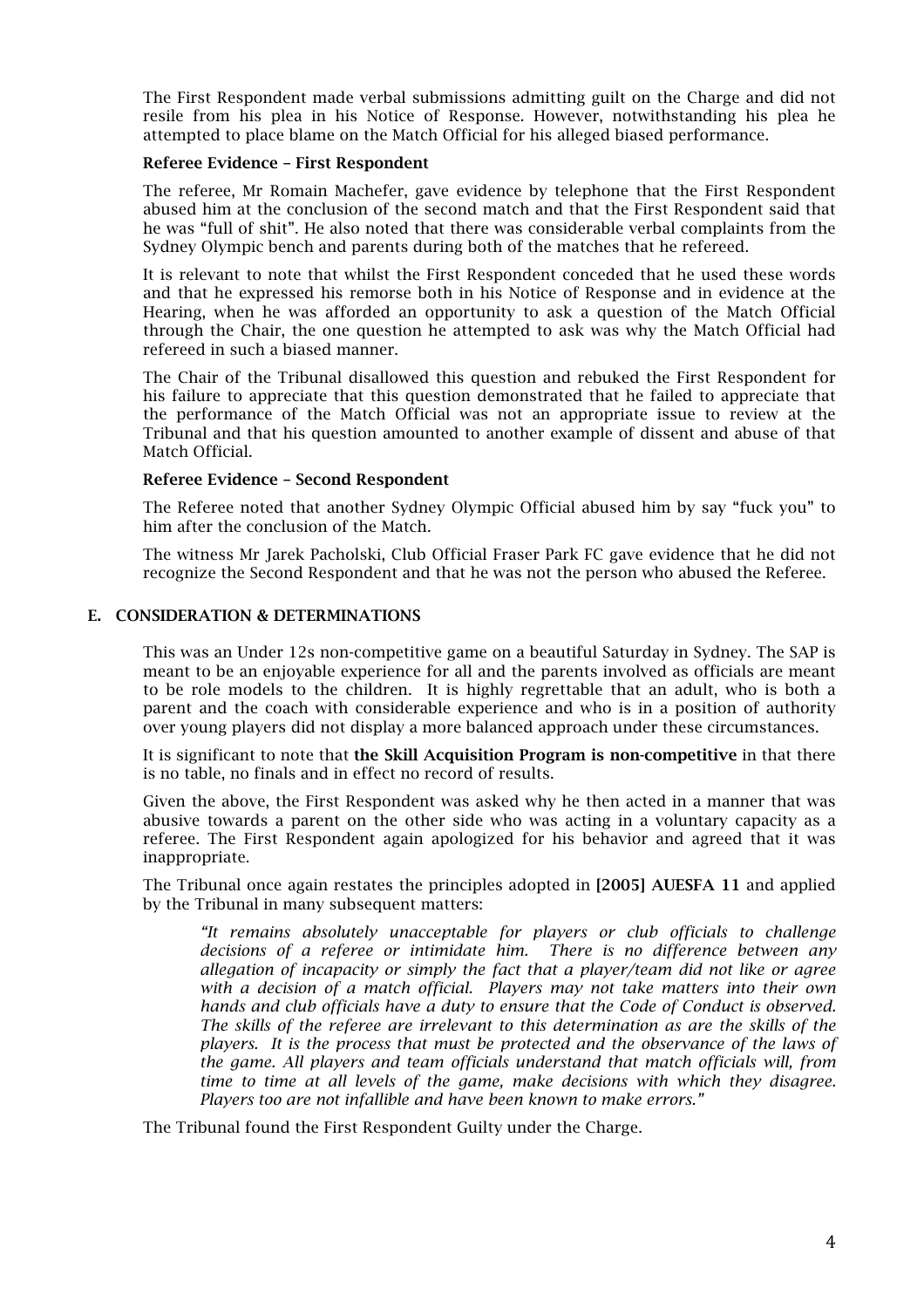#### F. FINDINGS

The Tribunal finds the First Respondent GUILTY of the Charge.

The Tribunal finds the Second Respondent NOT GUILTY of the Charge.

#### G. SANCTIONS

The Tribunal imposed the following sanction on the First Respondent under Schedule 3, Table B, Number 1 –Offences by Participants Against Match Officials*.* 

The First Respondent is suspended for four (4) Fixtures for the offence under the Charge from all Football related activities, including training/coaching or spectating. The minimum sanction is 3 Fixtures and as this incident took place in front of many children an additional match has been added to this suspension.

However, as the First Respondent pleaded GUILTY and exhibited clear remorse, one (1) Fixture is suspended and the First Respondent is to serve a suspension of three (3) Fixtures.

The Tribunal applied a similar albeit reduced sanction to that imposed in [2008] AUESFA 17. In that matter an Under 9 coach abused a parent acting in the role of Match Official at the end of that non-competitive match.

For the purposes of clarification, in accordance with section 14.6(e) of the Regulations: "A Participant must serve a Fixture Suspension in the same age-grade and Competition for which he or she received that Suspension and will not be eligible to participate in any Match/Fixture of any Competition until that Suspension is served in full."

The Tribunal determined that the First Respondent also pay the costs of the Tribunal processes as determined by FNSW.

Aggrieved parties to a determination of the FNSW General Purposes Tribunal may lodge an appeal to the FNSW Appeals Tribunal in accordance with articles 8.6 and 9.2 of the FNSW Grievance and Disciplinary Regulations. Any appeal must be submitted on the Notice of Appeal form (Prescribed Form 13) to **tribunal@footballnsw.com.au** with the relevant Application Fee (\$750) within seven (7) working days of the Final Determination of the GPT being sent to the Club.

David P. Lewis Chairman 29 July 2016